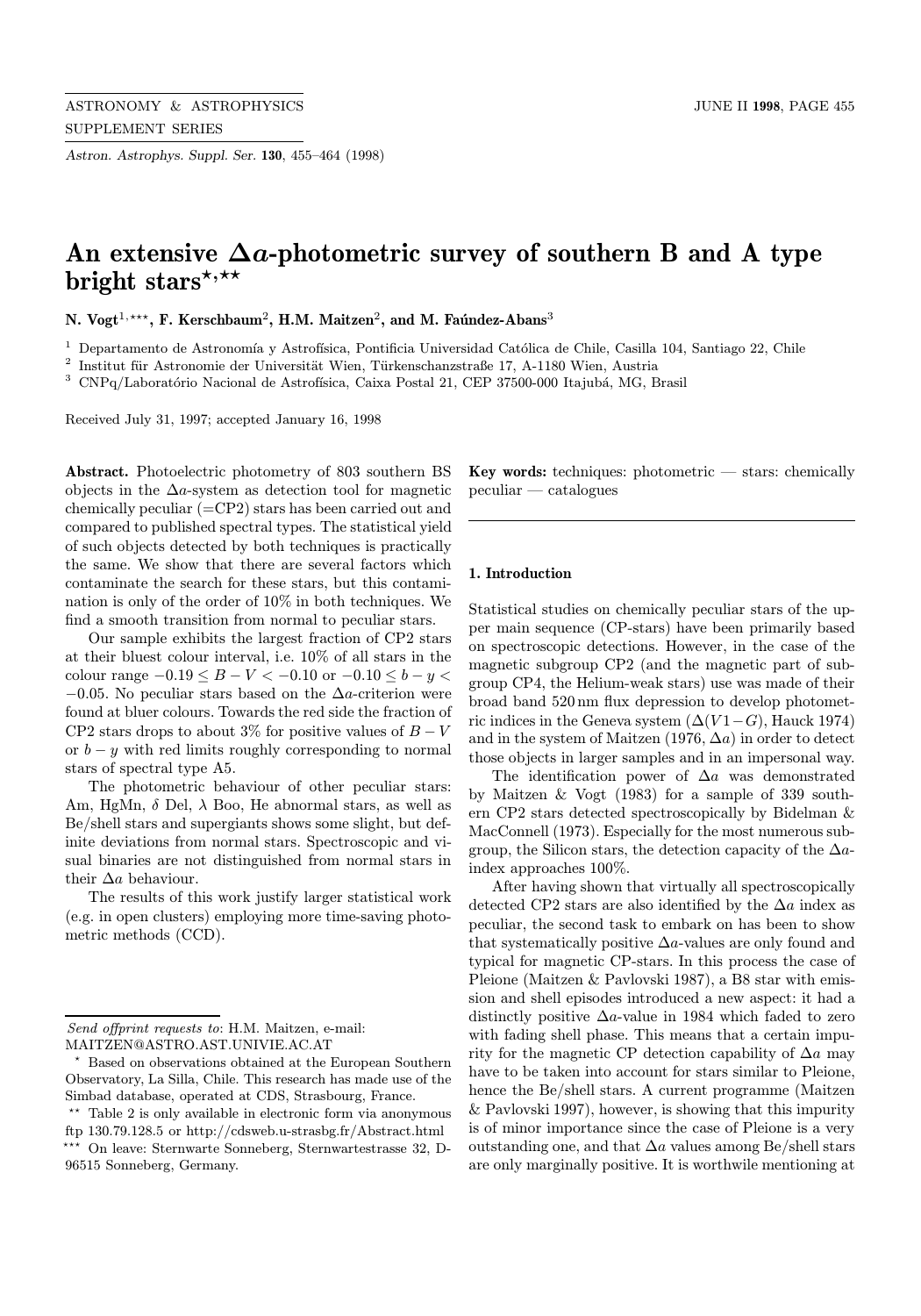N. Vogt et al.: An extensive  $\Delta a$ -photometric survey of southern B and A type bright stars

the same time, that those stars while in the emission phase usually show a systematically *negative*  $\Delta a$ -index.

Our present investigation which comprises the largest sample of programme stars ever measured in  $\Delta a$ , i.e. 803 objects, aims at:

- 1. solving the problem whether ∆a-detections match the existing spectroscopic detections of magnetic CP-stars,
- 2. finding out whether there are  $\Delta a$  peculiar stars with no published spectroscopic evidence of peculiarity,
- 3. studying the transition from normal to peculiar stars in terms of the  $\Delta a$ -index,
- 4. identifying systematic  $\Delta a$ -behaviour, both positive and negative for other groups of stars (e.g. Am=CP1 stars,  $\lambda$  Boo stars, Be and B shell stars).

Concerning spectroscopic evidence we were hampered by the following situation: although the photometric material had been gathered about two decades ago, at that time its spectroscopic counterpart was not mature for reasonable comparison, since the spectral classifications in the old BS-catalogue were based on both very inhomogeneous material and classificators. The situation has improved due to revised spectral types in the new BS-catalogue (Hoffleit 1982), but even more so by the huge undertaking of the Michigan catalogue series started nearly two decades ago, which stands out by its homogeneous plate material and uniform classification skill (Houk & Cowley 1975; Houk 1978; Houk 1982; and Houk & Smith-Moore 1988). Though it has not been fully finished yet, we deem it justified now to proceed with the publication of our comparisons.

# 2. Observations and reduction

#### 2.1. The sample

Our sample comprises to a high degree of completeness (90%) all stars in the Bright Star Catalogue fainter than  $V = 5.1$  within the spectral domain B0 to A9, in the R.A. range 23–8 hours and south of declination 10◦ which corresponds to the concept of "southern stars" used in the title of this paper. Occasionally, brighter stars have been included, as well as stars with later spectral types (up to F5) and slightly outside the right ascension domain indicated.

Figure 1 shows the distribution in galactic coordinates of the 803 stars of this sample. Since the great majority lies in the third galactic quadrant which is nearly empty of interstellar dust out to 500 pc (Lucke 1978), reddening plays an unimportant role for main sequence A type stars, but has to be accounted for in the case of B type stars (Crawford-calibration and Q-method) and A–F supergiants (intrinsic colours corresponding to spectral types). We used dereddened values  $(b - y)_0$  based on the Stroemgren-data compiled by Hauck & Mermilliod (1980).



Fig. 1. Distribution of the observed Bright Stars in galactic coordinates

# 2.2. Observing runs

The measurements in the 3 filter system  $(q1, q2, y)$  were obtained at the ESO 50 cm telescope on La Silla by two of us (NV, MFA) with the assistance of Messrs. Alberto Blest, Joaquín Perez and Gorki Román. Contributions to this programme were made on 59 nights between September 10, 1974 and June 30, 1976 (Table 1 in the Appendix). The instrument configuration was the same as described in Maitzen & Vogt (1983) and their filter set of system No. 2 was used.

The majority of stars were observed only once (86%) and 11% had 2 measurements. The remaining 3% were measured 3 and 4 times and served to determine the zeropoint shifts both in a and  $q1-q$  between different observing runs.

The results of our photometry together with pertinent published data are contained in Table 2 in the Appendix.

# 2.3. Line of normality  $a_0[(b-y)_0]$

In order to minimize the influence of non-normal stars on the determination of the locus of normal stars in the a vs.  $(b-y)_0$  diagram we eliminated all stars with known peculiar types and emission line stars from our sample, using spectroscopic data from the BS and Michigan catalogues. Additionally, in order to avoid uncontrolled complexity we decided to exclude spectroscopic binaries and visual binaries with separations of less than 15 arcseconds and magnitude differences of less than 3. This way 476 objects remained as sample of normal stars.

A second order regression yielded the normality line:  $a_0 = 593.3 + 0.08496(b - y)_0 - 7.082^{-5}(b - y)_0^{2}$ [mmag].(1) The standard deviation around this line is 4.74 mmag. The sample of normal stars together with the normality line and  $3\sigma$  lines above and below it are displayed in Fig. 2.

Considering only stars with  $(b-y)_0$  bluer than 0.1 the standard deviation drops to 4.5 mmag whence we shall register all  $\Delta a$ -values with 14 mmag and more as peculiar in this range. The scatter around the normality line increases to 5.6 mmag for the remaining stars. Since this

$$
456\,
$$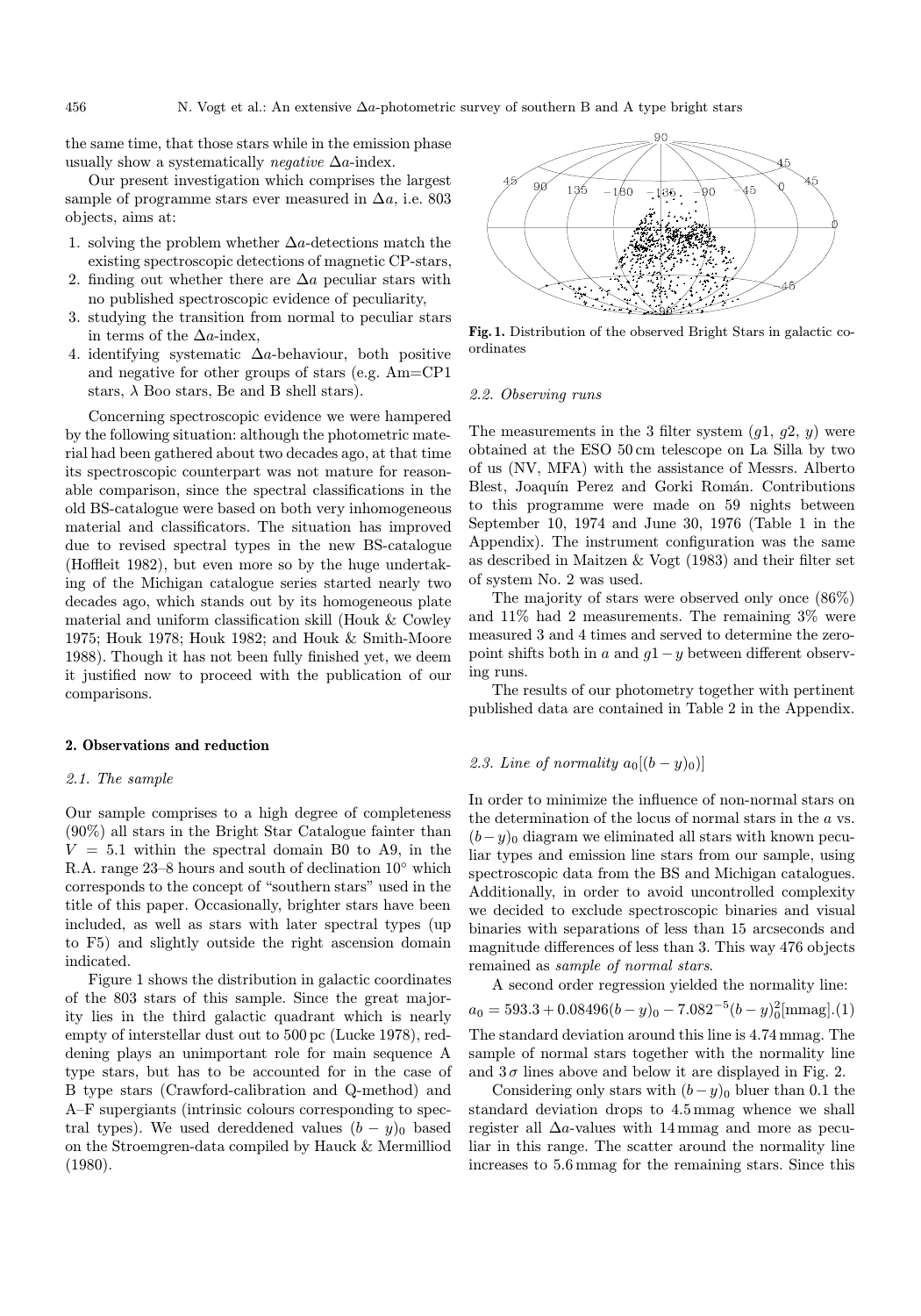

Fig. 2. Normal stars and the normality line



Fig. 3. Histogram of  $\Delta a$  values for normal stars

is not to be attributed to random effects (the stars having the same limiting magnitude as the foregoing ones) it could be explained by intrinsic metallicity differences among the cooler stars of our sample.

Figure 3 shows the histogram of deviations  $\Delta a = a$  $a_0$  with a binning of 2 mmag. It is interesting to notice that the distribution of the positive  $\Delta a$ -values declines somewhat less steeply from the maximum than for the negative ones. This could be explained by the existence of marginally peculiar stars which escape detection by both the photometric  $3\sigma$  criterion and classification dispersion

spectroscopy and form a transition population between peculiar and normal stars. Hints for that can be found e.g. in Maitzen & Vogt (1983).

#### 2.4. The  $q1 - y$  colour index

Measurements in the 3 filter system  $q_1$ ,  $q_2$ ,  $y$  yield not only the index a, but also colour differences one of which is  $q1 - y$  with the longest baseline in wavelength. It is interesting to ask, especially with such a large sample of objects, both normal and peculiar, whether it shows a good correlation with  $b - y$  normally used as reference colour when determining  $\Delta a$ -values. If so, it might be safely used instead of  $b-y$ , especially if the latter should not be available.

Figure 4 shows the diagram  $q1 - y$  versus  $b - y$  with the linear regression:

$$
g1 - y = 490.5 + 0.6022(b - y) \text{[mmag]}.
$$
 (2)

The average scatter around this line is 6.51 mmag and the correlation coefficient 0.9946. Considering that the errors in the abscissa values  $b-y$  are of the same order, the very high degree of correlation becomes obvious. This is not straightforward, since also peculiar stars were included, and some differentiation between the bandpasses of b and g1 could be expected. Moreover, no dereddening procedure was applied. If one looks carefully, one will notice a slight preponderance of points above the regression line in the interval  $0.050 \leq b - y < 0.150$ , hence among the mid A type stars. This effect which is on the average smaller than 0.010 mag might be due to strong Fe I lines in the passband of g1 and the rather high percentage of metallic line stars in this spectral region.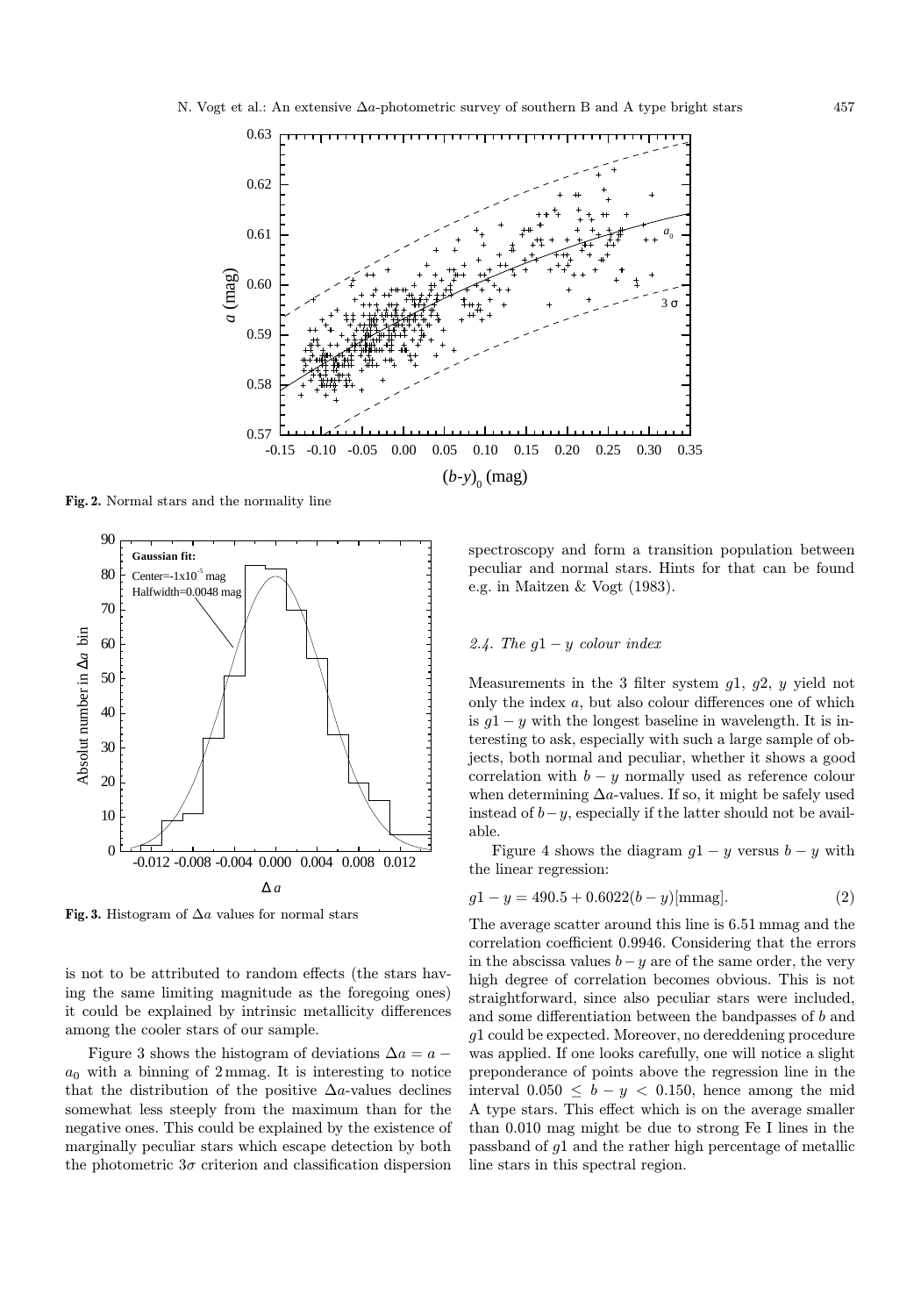

Fig. 4. Correlation of the  $g1 - y$  and the  $b - y$  colour indices

### 3. Discussion

Figure 5 contains the a vs.  $(b - y)_0$  diagram for the stars not contained in the sample of normal stars defined in 2.3 and displayed in Fig. 2. Not included, however, are here the normal double stars which are shown in Fig. 7. Different symbols denote the stellar types represented here including CP1, CP2, CP3, CP4,  $\delta$  Del,  $\lambda$  Boo, emission line, supergiant stars and the Barium object. The reference line of normal stars obtained in Fig. 2 and the positive and negative  $3\sigma$  lines have been drawn in order to visualize the more or less deviating photometric behaviour of the different groups discussed in Sect. 3.5.

#### 3.1. Stars more than  $3\sigma$  above the  $a_0$ -line

First, we discuss stars which lie above the normality line by at least  $3\sigma$  (see Sect. 2.3) dividing them in three groups according to their published spectral peculiarity:

#### 3.1.1. Most certain CP2-stars

They are classified as such in the BS and, if contained, in the Michigan catalogues; we recognize 20 objects 13 of which show characteristics of the hotter group (Silicon stars), 7 are cooler CP2-stars.

#### 3.1.2. Certain CP2-stars

Those objects have discrepant peculiarity assignment in BS and Michigan. They are altogether 6 objects, 5 belonging to the Silicon group, and one is He weak (CP4).

It is remarkable that Michigan peculiarity coincides in 4 cases with peculiar  $\Delta a$ , the BS Catalogue in 2.

3.1.3. Moderate peculiar ∆a-cases

Those 7 objects have neither a CP2-assignment in BS nor Michigan. They can be divided as follows:

Four bona fide CP2/4 stars: HR 1754 has been classified as B7p-He weak Silicon star  $(=CP4)$  by Abt & Cardona (1983). We have additional  $\Delta a$ -photometry for this star and its brighter companion HR 1753 obtained by one of us (H.M.M.) at the 1 m ESO-telescope on La Silla from Dec. 28, 1988 to Jan. 1, 1989 on five nights. The mean  $\Delta a$ values of both stars,  $0.020$  and  $-0.002$  mag, resp., agree perfectly with our present results and are supported by  $\Delta(V1-G)=0.011$  derived from Rufener (1988). Thus HR 1754 belongs to the magnetic branch of CP4 stars (see Maitzen 1981 and 1984) which is also corroborated by the photometric variation with rotational period  $P = 2.287$ days (Catalano et al. 1991).

HR 1973 with the second largest  $\Delta a$  (=0.023mag) in this group has rather high  $m_1$ -values in the literature (0.129, 0.152, 0.163 mag) considering its early spectral type and negative  $b - y$ . Calculating  $\Delta (V1 - G) = 0.011$ from Rufener (1988) we find support for photometric CP2 behaviour. One should investigate the spectroscopic characteristics of this object in more detail in order to find the reason for its undetected peculiarity (spectral line variability may hamper detection of peculiarity, see Maitzen & Lebzelter 1993).

HR 2424. It was measured already by Maitzen & Vogt (1983) yielding exactly the same result:  $\Delta a = 0.014$ . Since Buscombe (1980) gives B9pSi and Hauck & North (1982) obtain also photometric peculiarity in the Geneva system this star can be safely assumed to be of CP2 type.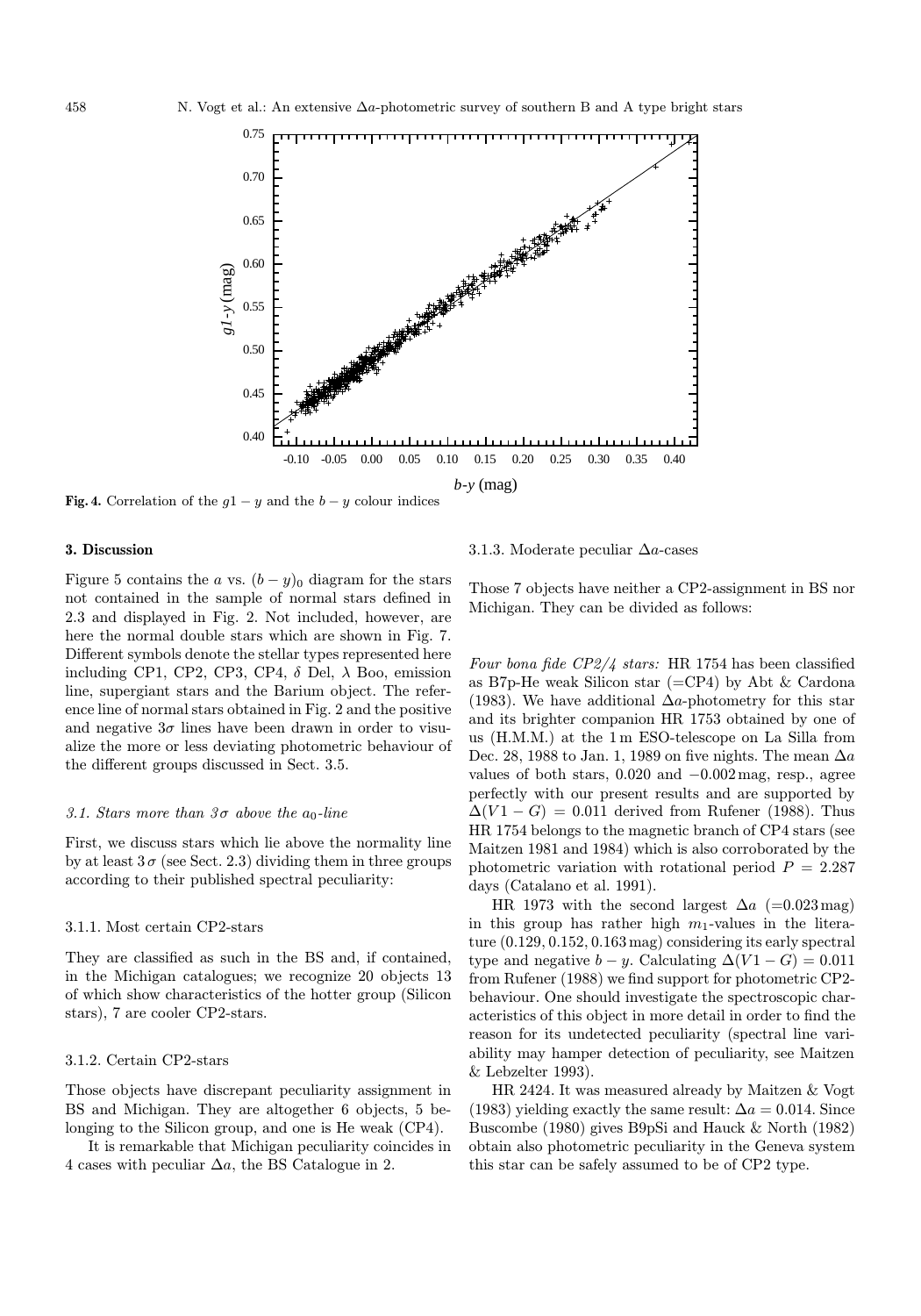

Fig. 5. a versus  $(b - y)_0$  diagram for peculiar stars

HR 3203. This star appears as supergiant in both catalogues and would therefore not belong to the CP2/4 class. However, its Geneva colours contradict supergiant luminosity (log  $g = 3.4$ ) and support peculiarity through  $\Delta(V1-G)=0.011$ . As it is not an infrequent case that Michigan classifies high luminosity where other sources have low luminosity (in agreement with photometry) we tend to attribute peculiarity to this star which should of course be substantiated by new spectroscopy.

One Am  $(=CP1)$  star: HR 1730, while classified A2 III/IV in the Michigan catalogue (and repeated in the BS catalogue), has an entry in the catalogue of Am stars by Curchod & Hauck (1979). This object represents the strongest positive deviation ( $\Delta a=0.017$ ) of the Am-stars discussed in Sect. 3.5.3.

Two A–F supergiants: HR 2785 and HR 2874. Both had to be dereddened taking into account their spectral types. In spite of the related uncertainty it is impossible to deny a substantial positive deviation from the normality line which however occurs in the spectral domain of the late A-type stars, where CP2-stars seldom lie above this line.

#### 3.2. Stars with solely spectroscopic peculiarities

In the second part it is to be discussed which objects apparently are CP2 according to some spectroscopic sources, but lack photometric peculiarity (i.e. less than  $3\sigma$ ) in our measurements. 9 objects of this kind (3 of which are more than  $2\sigma$  above the normality line) may be grouped the following way:

One cool CP2 star: HR 1217, a SrCrEu star with  $b - y =$ 0.186 is well beyond the limit where the  $\Delta a$ -index detects most of the CP2-stars (see Maitzen 1976).

Four mild or marginal CP2/CP4 stars: HR 280 =  $\alpha$  Scl was included in Maitzen's (1981) study of He-weak stars where he observed photometric peculiarity with  $\Delta a$  = 0.018, while we obtain a bit less: 0.012.

HR  $1541 =$  HD 30612 is B8 II/III (p Si) according to Michigan I. In very good accord with the present value (0.010) Maitzen (1980) obtained two  $\Delta a$ -values, 0.012 and 0.013, just at the threshold limit of peculiarity in his photometry. Contrary to many other cases where giant luminosity erroneously obtains instead of Silicon peculiarity, it results here from existing Stroemgren-Crawford photometry (see Hauck & Mermilliod 1980) together with peculiarity both in spectroscopy and photometry.

 $HR 2761 = HD 56455$  has been classified as Silicon star both in the BS and the Michigan II catalogues. Support for the CP2-type came from different studies of photometric variability (for references see Catalano & Leone 1993) exhibiting a period of about 2 days and decreasing amplitude from the near ultraviolet to the yellow region. Taking Geneva photometry (Waelkens 1985), more precisely the  $\Delta(V1 - G)$ -index we find that this star varies between  $-0.006$  (= normal star) and  $+0.014$  (= peculiar star). Obviously our  $\Delta a = 0.007$  mag corresponds to an intermediate phase.

 $HR$  2971 = HD 61966 has been detected in the Michigan survey (MS II), but the type given indicates the marginal nature of its peculiarity: B9 IV/V (p Si). Our  $\Delta a = 0.005$  and the Geneva  $\Delta (V1 - G) = -0.005$  coincide in photometric non-peculiarity. One should reinvestigate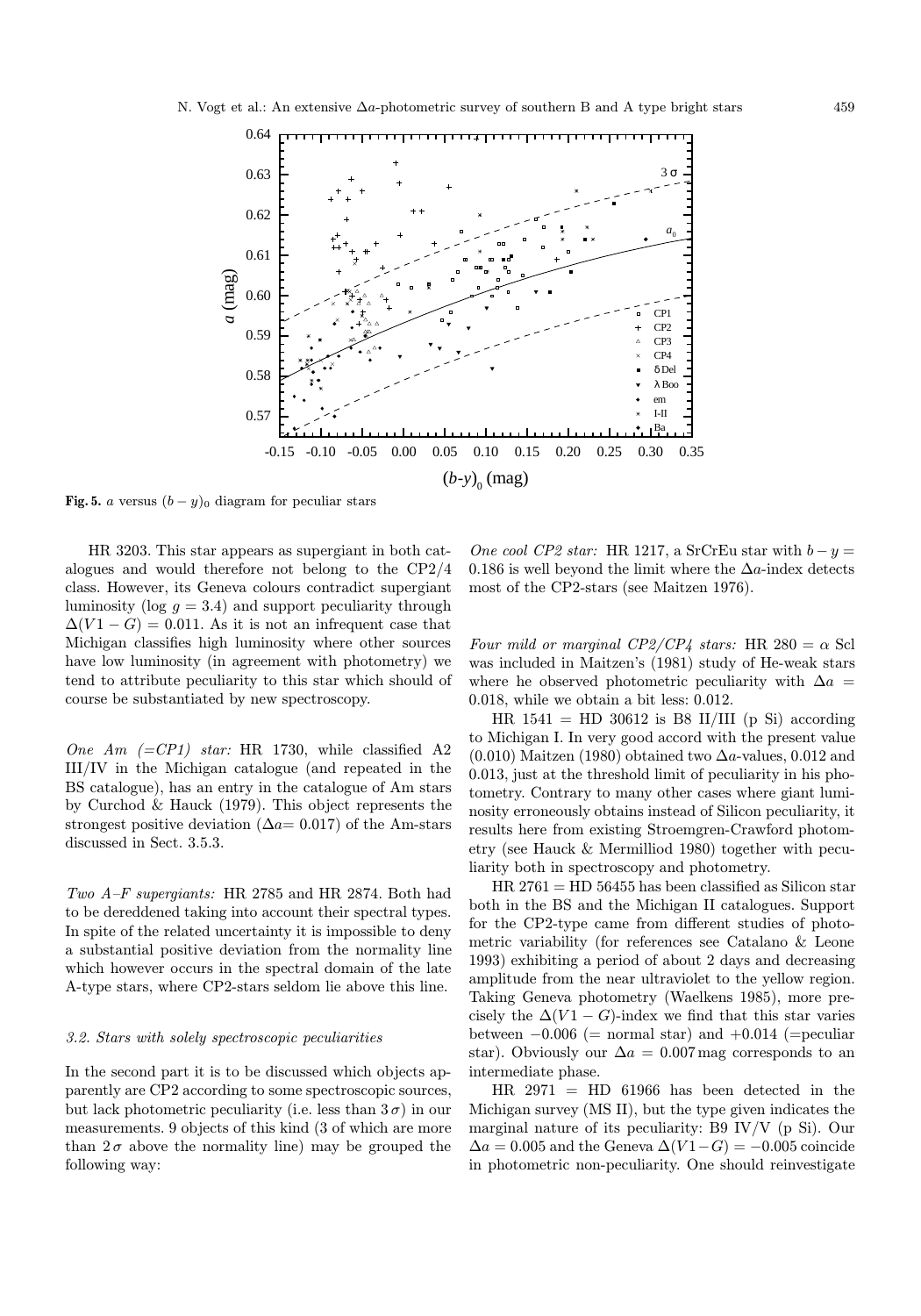this star by spectroscopy in order to have a closer look on possibly existing traces of peculiarity.

3.3. Comparison of photometric and spectroscopic peculiarity detection performances

Three stars with controversial spectroscopic peculiarity: HR  $2863 =$  HD 59256 has B9V (p Si) according to Michigan III, similar to the first assignment of Silicon peculiarity by Jaschek & Jaschek (1960). Brandi & Clariá (1973), however, reclassified this star pointing out that the Silicon features 4128–30 and 3856–62 were weak or absent, resp., but that the K-line was strong. Luminosity class V is contradicted by both Geneva and Stroemgren-Crawford photometry which clearly indicate giant type. Our marginal  $\Delta a$ -value and the non-peculiar Geneva indices cast heavy doubt on whether this is a usual Silicon CP2-star.

HR 3001 = NGC 2451−W233 has only one peculiarity classification: B9VpSi in Feinstein (1966). Hiltner et al. (1969) classify B7III, as well as Levato & Malaroda (1975), and Michigan III gives B8IV. Our nonpeculiar  $\Delta a = 0.001$  mag is corroborated by Maitzen & Catalano (1986) who obtained  $\Delta a = 0.003$  mag, and also the Geneva system peculiarity parameter  $\Delta (V1-G) = -0.006$  (Hauck & North 1993) points to a normal star. There is only one source which might indicate peculiarity, i.e. Nissen (1974) who found He-weakness at the  $3\sigma$  limit for HR 3001 and a surface gravity typical for luminosity class V. Taking all available information together it can be assumed that this star is He-weak, but very probably belonging to the nonmagnetic branch of CP4-stars.

HR  $3151 =$  HD 66255 is a supergiant according to Michigan II (B9 Ib), while Jaschek & Jaschek (1959) classify A0p Si using relatively high dispersion (42 A/mm). Brandi  $\&$  Clariá (1973) reclassify this star and note that "Silicon is very weak". Hauck & North (1982) obtained  $\Delta(V1 - G) = 0.000$  which is non-peculiar and matches well our low  $\Delta a = 0.005$  mag. Both Geneva and Stroemgren photometry indicate giant, not supergiant luminosity. This star is variable with a typical CP2-period length ( $P = 6.81780$  days, Catalano & Leone 1993). On the other hand its longitudinal magnetic field as measured by Bohlender et al. (1993) is only  $1\sigma$  below zero. We conclude that the majority of observational evidence is not in favour of a CP2-star, but that it deserves spectroscopic reassessment.

A special case: HR 2875=HD 59635 has  $\Delta a = 0.012$  mag, close to the  $3\sigma$  level. BS has it as B5Vp, but Michigan III as B3V. The former comes from Hiltner et al. (1969) who note abnormally strong Silicon lines. Buscombe & Morris (1958) classify B3III and obtain radial velocity variability. From Rufener (1988) we calculate class V luminosity and peculiarity parameters below the  $2\sigma$  level. This object could be a pronounced Silicon variable and should be studied in more detail. For the very early spectral type we list it as CP4 object.

Using for  $\sigma$  the average scatter 4.74 mmags about the normality line for all normal stars (Sect. 2.3) our  $\Delta a$ photometry yields 30 peculiarity candidates which are above the  $+3\sigma$  line in Fig. 2. But in Sect. 2.3 we also stated that the scatter of the hotter stars is slightly smaller than the average scatter and that for them we therefore have to use 13.5 mmags as  $3\sigma$  level. This way we obtain three further peculiar stars (HR 1100, HR 2424 and HR 3413). No star of the cooler division mentioned in Sect. 2.3 is lost from the list of photometric peculiar objects by applying the larger  $3\sigma$  threshold determined for them. Thus, we arrive finally at 33 objects which have peculiar positive  $\Delta a$ -values (=deviations above the normality line).

One of them is a CP1 (Am) star (HR 1730) and 2 are A and F supergiants (HR 2785 and 2874) according to spectroscopic sources. The degree of impurity for the photometric detection of magnetic peculiar stars in the  $\Delta a$ -system is therefore in our sample 3 out of 33 objects  $(9.1\%)$ .

Statistically this impurity contribution may be considered to be counterbalanced by those stars of our sample, which have been classified as peculiar by spectroscopy, but escaped detection in our photometric system. From the discussion in the preceding section four stars emerged with spectroscopic peculiarity classifications which can be regarded as well established: HR 1217 (at the cool end of the CP2 domain), and the hot stars HR 280, 1541 and 2761 which were previously shown to be photometrically peculiar. With some probability also HR 2875 could join this group exhibiting a  $\Delta a$ -value (12 mmags) which is above the  $2\sigma$  level. The 4 (maybe 5) non-detections of CP2/4 stars by our actual photometry are nearly compensated statistically by the impurity fraction mentioned before. Hence, altogether, we arrive at 34 (maybe 35) magnetically peculiar stars from the photometric side.

The situation with spectroscopy is as follows: Our sample contains 34 stars with CP2 classification. In addition, there are 10 Helium abnormal stars which we denote as CP4. Therefore, both He-weak and He-strong stars appear here under this label. Both groups seem to have a magnetic and a non-magnetic branch. From all those CP4 stars only a fraction of the He-weak subgroup has been shown by Maitzen (1984) to exhibit peculiarity in  $\Delta a$  as members of the magnetic branch. In the present study only two CP4-objects show up as such, and we therefore arrive at 36 CP2/4 stars to be considered as number of magnetically peculiar stars based on spectroscopy. Again applying the concept of balance between impurity and misses we notice:

Three stars (HR 2863, 3001 and 3151) with controversial peculiarity classifications and HR 2971 which may be only very marginally peculiar, are photometrically normal and seem to be poorly related to the magnetic CP-stars if at all and should therefore be considered as impurity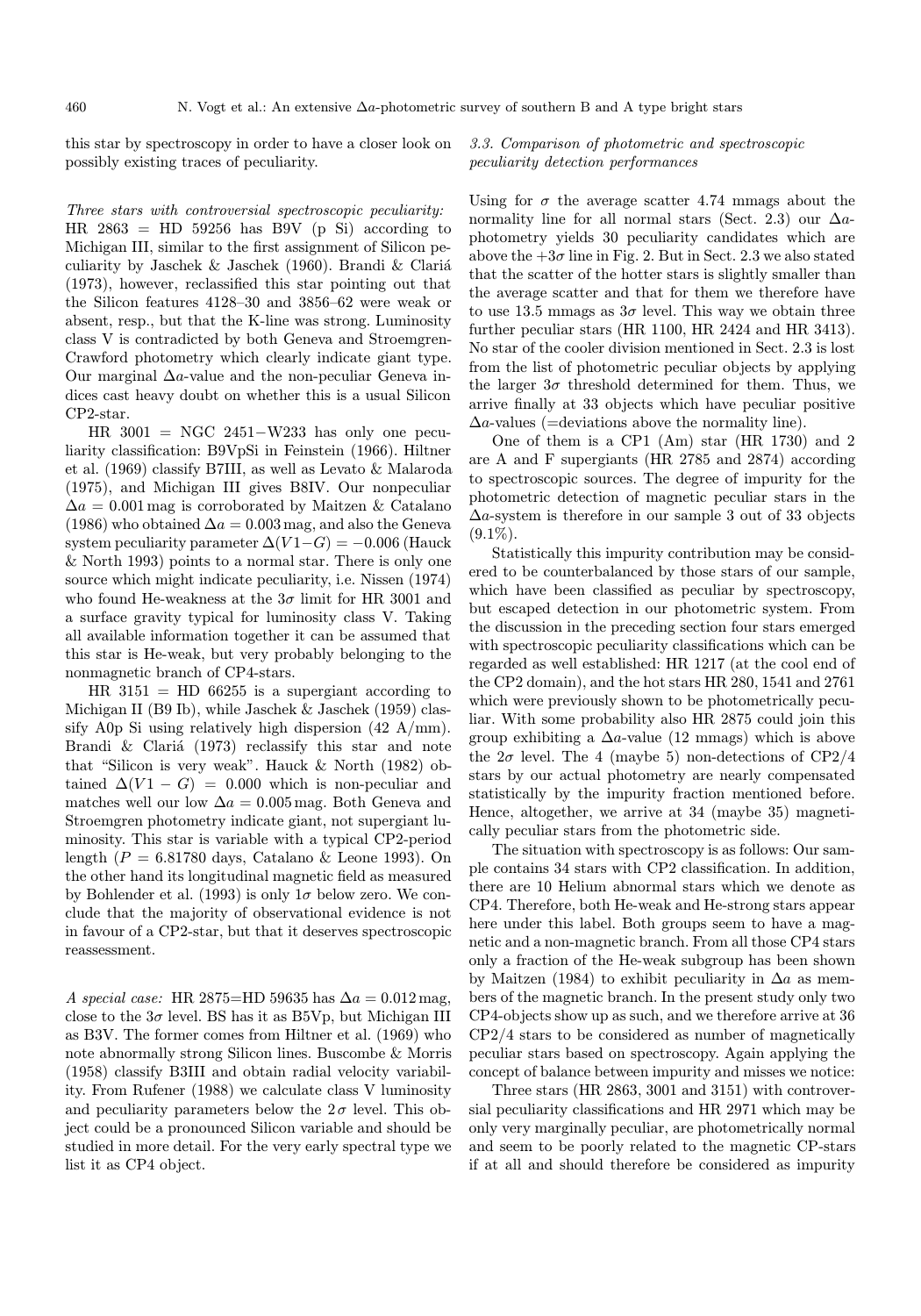fraction of spectroscopic detection. On the other hand there are 2 very probable misses of peculiarity (HR 1973 and 3203) by spectroscopic classification.

Considering this balance we should retain 34 well established CP2/4 magnetic stars after consideration of the spectroscopic detection technique.

Summarizing we find 34 objects which can be considered as reliable members of the group of magnetic peculiar stars in the present sample.

Comparing the raw numbers of both techniques we notice a slight preponderance of spectroscopic detections, which even becomes stronger if we include also the cases of controversial peculiarity classifications. But this difference can be safely explained by the fact that photometry (i.e. measurements of the  $\lambda$ 5200 feature) is free of subjective assessments while spectroscopic classification is a highly complex human pattern recognition process in which e.g. expectation behaviour may favour (in some cases) the detection of peculiarity.

#### 3.4. Percentage of magnetic peculiar stars

For a discussion of the frequency of CP2/CP4 stars among the entire sample of normal and peculiar stars, not only as a single quantity, but distributed over the whole photometric interval we have plotted Fig. 6. It shows the histograms of all stars of our sample for both their intrinsic  $B - V$  and  $b - y$  values, resp., and also for the CP2 and CP1 stars. We have to notice that both in absolute numbers and in percent values the majority of CP2-stars  $(10.7\%)$  appear in the hottest bin:  $-0.19 \leq B - V$ −0.10. This is not in perfect agreement with the results of Wolff (1968), who used a somewhat complementary sample (stars brighter than  $V = 5.0$  mag and in the northern hemisphere), since she obtained a maximum of CP2-stars (14%) in the range  $-0.09 \leq B - V < 0.0$ . One may speculate about the reason for this discrepancy both on the ground of her significantly smaller sample and a possible local feature of the spatial CP2 distribution, since her magnitude limit was rather restrictive. However, Wolff's (1968) percentages for the cool Ap stars (excluding Am stars) fully agree with our results: for the earlier group  $5\%$   $(0.0 \leq B - V < 0.1)$  and only marginally more than 1% for the remainder.

Considering  $b - y$ -values we obtain a rather similar picture: 9% are in the hottest group  $(-0.100 \leq b - y <$  $-0.050$ , 6% in the following bin with negative  $b-y$  values, while only 3% are peculiar in the range  $0.0 \leq b-y \leq 0.100$ .

A comment is due on the shape of the histograms presented: While our sample of CP1-stars shows a very similar distribution for  $B - V$  and  $b - y$ , the resemblance for our CP2-stars is less striking. There is a slight preponderance of negative  $b - y$  values (3 objects) compared to negative  $B-V$  values which is to be expected from the differential blueing effect on the Stroemgren index  $b-y$  in comparison

to  $B - V$  since b is less affected by line absorption than B and  $\gamma$  is more influenced by the  $\lambda$ 5200 absorption feature than  $V$ . On the other hand it is astonishing that the negative values of  $B - V$  assemble with great majority in the hotter bin. But we have also to take into account that the relatively low number of CP2-stars and the corresponding need for big bin sizes are able to contribute to the actual picture.

Introducing spectroscopic results into this discussion we have to mention Abt (1979) who compared the number of Silicon stars brighter than  $V = 6$  mag in Osawa's (1965) list with the number of B5-A0IV and V stars in the BS catalogue of 1964 in the same magnitude and declination ranges and derived 6.5  $\pm 2.4\%$ .

Despite the relatively large error this value (which is rather close to our result) is clearly smaller than the average frequency of CP2 stars with negative  $B - V$  (10%) as derived from the study of Wolff (1968). Again it may be argued that this is the result of surveying a much larger volume than that used for the sample of Wolff. But there may be another or an additional explanation for this discrepancy: Abt (1979) obtains  $5.4\% \pm 2.3$  for the frequency of cool field CP2-stars. Even with the rather large error this result (i.e. nearly equal frequencies of hot and cool peculiar stars) can hardly be reconciled with the findings of Young & Martin (1973) and North (1993) - the latter obtained a frequency of about 10% for the Silicon stars and about 4% for the cool CP2 stars, both in open clusters and the field. A rather straightforward explanation for this difference is the discrepant definition of the borderline between hot and cool Ap-stars which caused an increase of cool CP2 stars at the expense of the hot CP2 stars in the case of Abt (1979). The reversed situation seems to apply for the photometric definition of the borderline. Setting it to zero in both indices  $B - V$  and  $b - y$  we do transfer a number of objects recognized spectroscopically as cool Ap-stars to the domain of hot stars, just because of their bluer colors.

Confirmation for this argument comes from a comparison of the hot/cool CP2-star ratios of our sample. With the photometric criterion (negative/positive colour indices) we obtain 4:1, while with the spectroscopic division (Silicon and He wk/all other CP2 stars) the ratio is close to 3:1. Since the ratio for the normal stars with analogue criteria is roughly 2:1, the frequency ratios are 2 for spectroscopy and 1.5 for photometry.

With these considerations it seems that the discrepancy between spectroscopic and photometric frequencies has been removed to a large degree, especially if one takes into account that the the identification of Silicon stars suffers from the ambiguous interpretation of enhanced Silicon line strengths which may also be caused by higher luminosity of a normal star.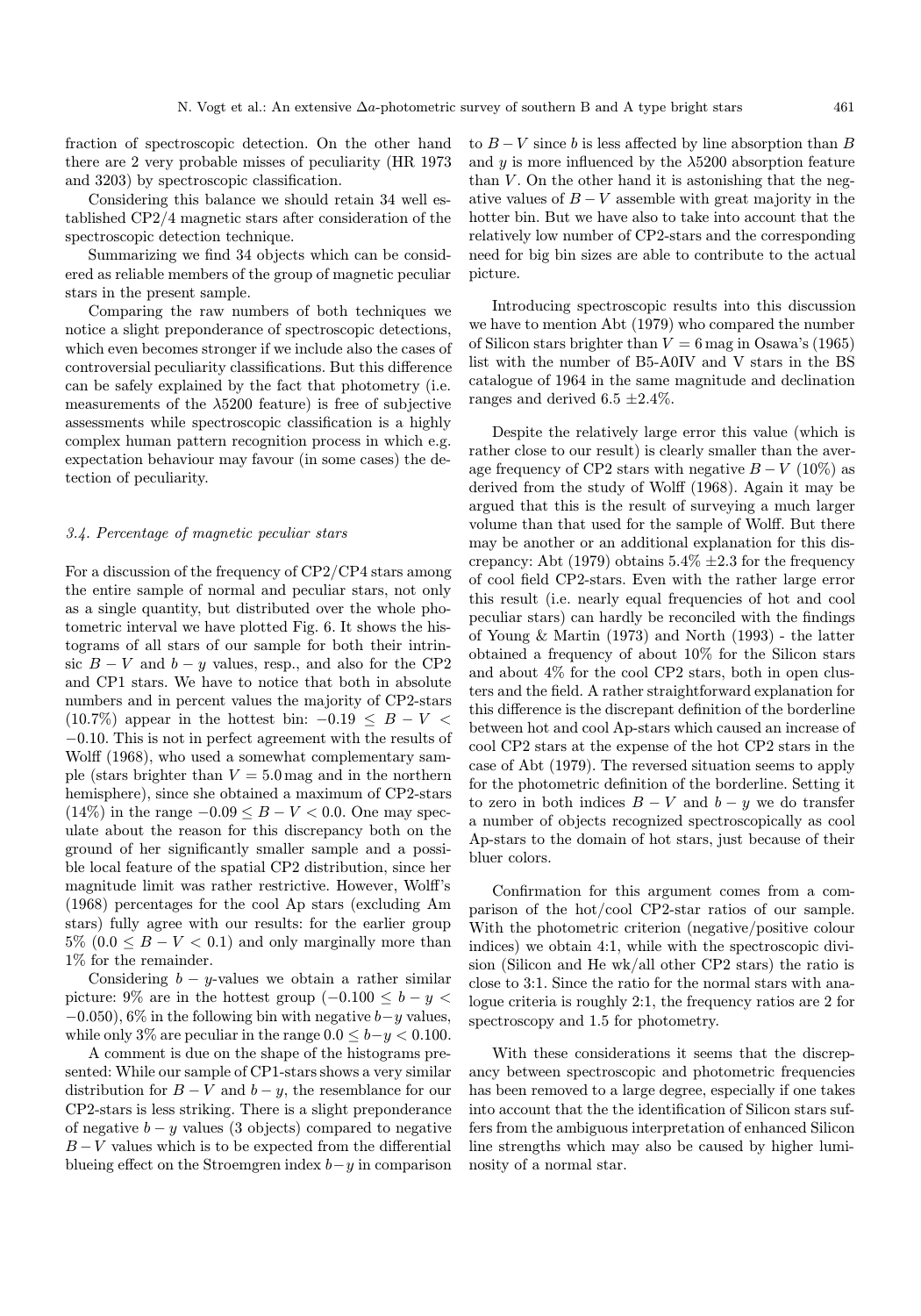

Fig. 6. Distribution of intrinsic  $B - V$  and  $b - y$  all stars, for the CP2 and CP1 objects

# 3.5. Behaviour of other stars not used for the derivation of the normality line

These stars are contained in Fig. 5 together with our main targets, the magnetic peculiar stars. By different symbols the following groups are represented there:

#### 3.5.1.  $\lambda$  Bootis stars

This type of peculiar stars has been shown to exhibit negative  $\Delta a$  values by Maitzen & Pavlovski (1989). Five stars of this group in our sample (HR 12, 541, 1570, 2039, 3651) have also been observed by those authors and show the same tendency of slightly negative  $\Delta a$  values. For our 9  $\lambda$  Boo objects we obtain a mean  $\Delta a = -0.0087$  (0.0050 s.d.) which is nearly two  $\sigma$  of the normal stars below the normality line.

#### 3.5.2. Be/shell-stars

Their mean  $\Delta a = -0.0025$  (0.0060 s.d.) for 25 objects. Since objects in the emission phase tend to lie below the normality line (2 objects with  $3\sigma$ ), whereas during the shell episodes  $\Delta a$  becomes mildly positive (in the extreme case of Pleione even substantially peculiar, as shown by Maitzen & Pavlovski 1987), we interpret the marginal negative average of  $\Delta a$  as result of mutual compensation of both effects. It is comforting that this investigation did not

yield another Pleione-like shell star with contaminatingly large  $\Delta a$ . This means that the B-type part of the CP2domain is practically free of any effects causing positive  $\Delta a$  deviations other than that of magnetically peculiar stars.

# 3.5.3. Am (CP1) and  $\delta$  Del stars

The 33 metallic line stars are statistically above the normality line by  $\Delta a = 0.0054$  (0.0053 s.d.). The two CP1stars with largest  $\Delta a$  are even at the 3σ level as mentioned above contributing to some slight impurity in the detection of CP2 stars. The  $\delta$  Del stars (7 objects) show up with nearly the same average positive  $\Delta a = 0.0050$ (0.0063 s.d.) and are the continuation of the CP1-stars to the red with some overlap in our diagram.

# 3.5.4. HgMn (CP3) stars

Our 15 objects of this group are slightly above the normality line with an average  $\Delta a = 0.0041$  (0.0050 s.d.). Though no member of this group reaches  $3\sigma$  in this paper one should be aware that extreme cases (transition objects to CP2?) may surpass this limit, especially when higher precision (more measurements per star) should be available.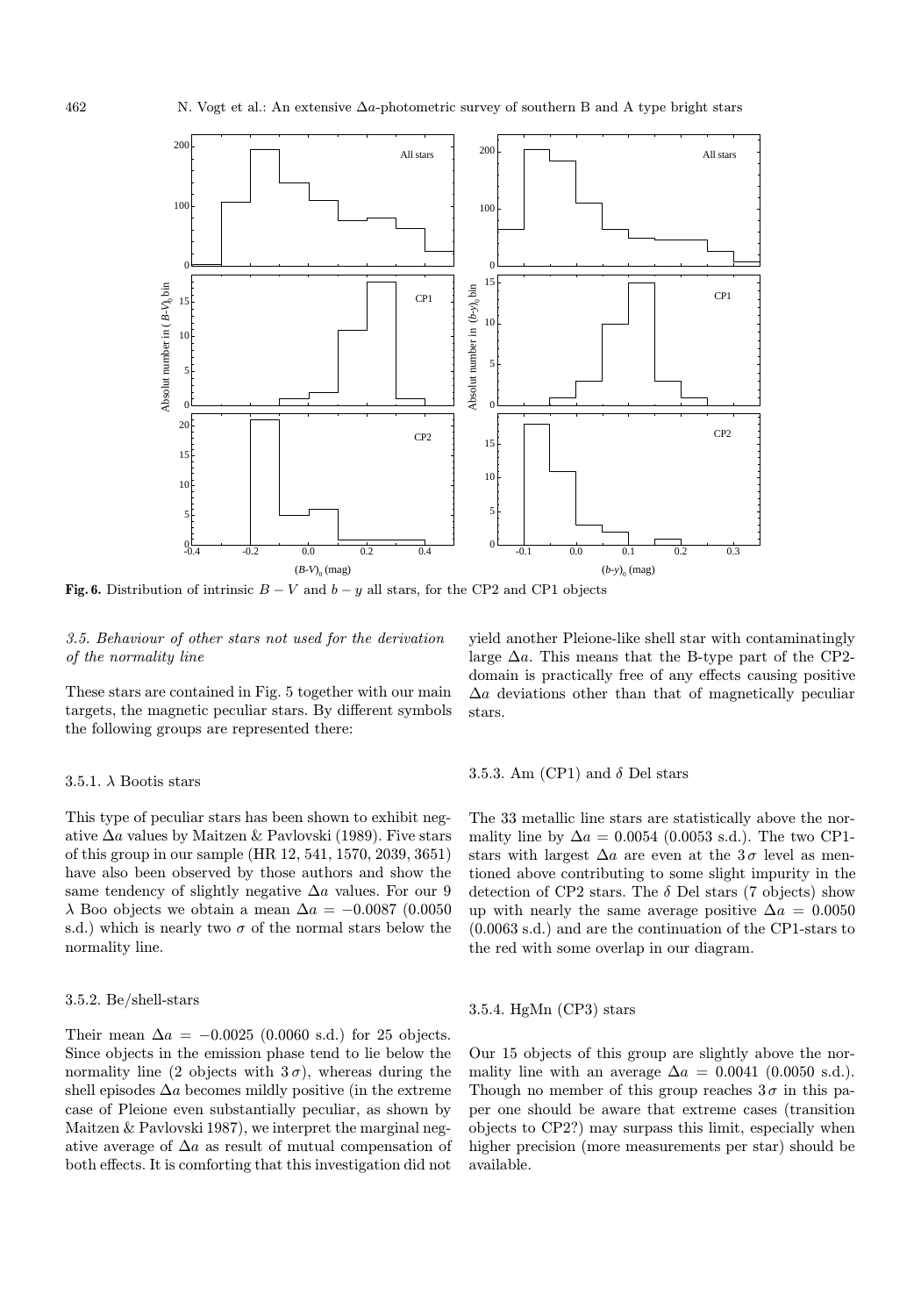#### 3.5.5. He-abnormal (CP4) stars

The average value for 9 stars of this group is  $\Delta a = 0.0071$ (0.0078 s.d.). This, however, is the result of mixing together He-strong stars, which are among the hottest stars of our sample and line up very nicely close to the normality line (irrespective whether they are magnetic or not), and He-weak stars discussed above, which show partially peculiar  $\Delta a$ -values related to the presence of magnetic fields of the CP2 kind.

#### 3.5.6. Double stars

Figure 7 shows the diagram a vs.  $b - y$  for those 170 double stars which had been excluded either as spectroscopic binaries or as close visual doubles with low magnitude differences as described before. The average  $\Delta a = -0.0002$ and the average scatter 0.0050 around the normality line express that we were too cautious eliminating these stars when calculating the normality line. Nevertheless, it is interesting to note a slight preponderance of positive  $\Delta a$ values among the late A-type stars which is reminiscent of the behaviour of Am- and  $\delta$  Del stars.

#### 3.6. Conclusions

The following conclusions can be drawn:

- 1. Statistically  $\Delta a$  photometry yields as many peculiar objects related to the magnetic branch as spectroscopy based on classification dispersion. Both techniques suffer from some contaminating effects which concern, however, only about 10 percent of the sample: the main reason for spectroscopy is the discrepancy in the interpretation of enhanced Silicon lines as indicators for luminosity or chemical peculiarity. This may lead to both erroneous inclusions of CP-stars and misses which we have shown to occur in literature. Photometry of the  $\lambda$ 5200 feature, in our case  $\Delta a$ -photometry, turned out to be slightly contaminated in the red domain of our sample by moderate size ∆a-excesses of CP1 and AF-supergiant stars, quantitatively compensated by misses of mild CP2-stars part of which are caused by variability of  $\Delta a$ .
- 2. Within the  $3\sigma$  level there are statistical deviations of other groups of stars which are confirmations of earlier findings: CP1 stars slightly above the normality line, as well as CP3 and part of the He abnormal stars (the He weak stars), while emission line B-stars and  $\lambda$  Boo stars are located below it. No Pleione-like shell star was found, i.e. with peculiar  $\Delta a$ . New findings are statistically positive deviations of  $\delta$  Del and AF supergiant stars.
- 3. Nonpeculiar visual double stars and spectroscopic binaries do not significantly alter the location of the normality line as well as the scatter around it.
- 4. Histograms of the intrinsic  $B-V$  and  $b-y$  values of the CP2-stars and all stars of our sample show an average maximum of 10% for the fraction of the bluest peculiar stars (those with  $-.19 \leq B - V < -.10$  or  $-.100 \leq$  $b - y < -0.050$  among all stars of our sample with the same colours. In the colour ranges  $0.0 \leq B - V \leq 0.20$ and in  $0.0 \leq b - y < 0.100$  the average frequency of CP2-stars has come down to 3%.
- 5. The results of our study are encouraging for larger statistical studies using CCD-photometry in the  $\Delta a$ system especially in the case of volume-limited samples, e.g. galactic clusters, also in order to solve the problem whether CP2-frequencies are similar to the field or not. The photometric detection will refer to those stars which would be also detectable by low (=classification) spectroscopy - at the expense of a prohibitive demand for enormous telescope time and classification efforts. Stars with lower degrees of peculiarity would be detectable only by high resolution spectroscopy restricted to very small samples. Doing statistics with photometrically detected chemically peculiar stars we have to assume that their numbers are also representative for the appearance of weakly peculiar stars spatially associated with them.

Acknowledgements. This work was supported by the Austrian Fonds zur Förderung der wissenschaftlichen Forschung under project number PHY-4715. We are indebted to ESO and its staff for providing excellent support and services.

#### References

- Abt H.A., 1979, ApJ 230, 485
- Abt H.A., Cardona O., 1983, ApJ 272, 182
- Bidelman W.P., MacConnell D.J., 1973, AJ 78, 687
- Brandi E., Clariá J.J., 1973, A&AS 12, 79
- Bohlender D.A., Landstreet J.D., Thompson I.B., 1993, A&A 269, 355
- Buscombe W., 1980, MK Spectral Classifications 4th General Catalogue, Evanston
- Buscombe W., Morris P.M., 1958, MNRAS 118, 609
- Catalano F.A., Renson P., Leone F., 1991, A&AS 87, 59
- Catalano F.A., Leone F., 1993, A&AS 97, 501
- Curchod A., Hauck B., 1979, A&AS 38, 449
- Feinstein A., 1966, PASP 78, 301
- Hauck B., 1974, A&A 32, 447
- Hauck B., Mermilliod M., 1980, A&AS 40, 1
- Hauck B., North P., 1982, A&A 114, 23
- Hauck B., North P., 1993, A&A 269, 403
- Hiltner W.A., Garrison R.F., Schild R.E., 1969, ApJ 157, 313
- Hoffleit D., Jaschek C., 1982, The Bright Star Catalogue 4th Rev. Ed., Yale Univ. Obs., New Haven
- Houk N., 1978, Michigan Catalogue of Two-Dimensional Spectral Types for the HD Stars Vol. 2, Univ. of Michigan, Ann Arbor
- Houk N., 1982, Michigan Catalogue of Two-Dimensional Spectral Types for the HD Stars Vol. 3, Univ. of Michigan, Ann Arbor